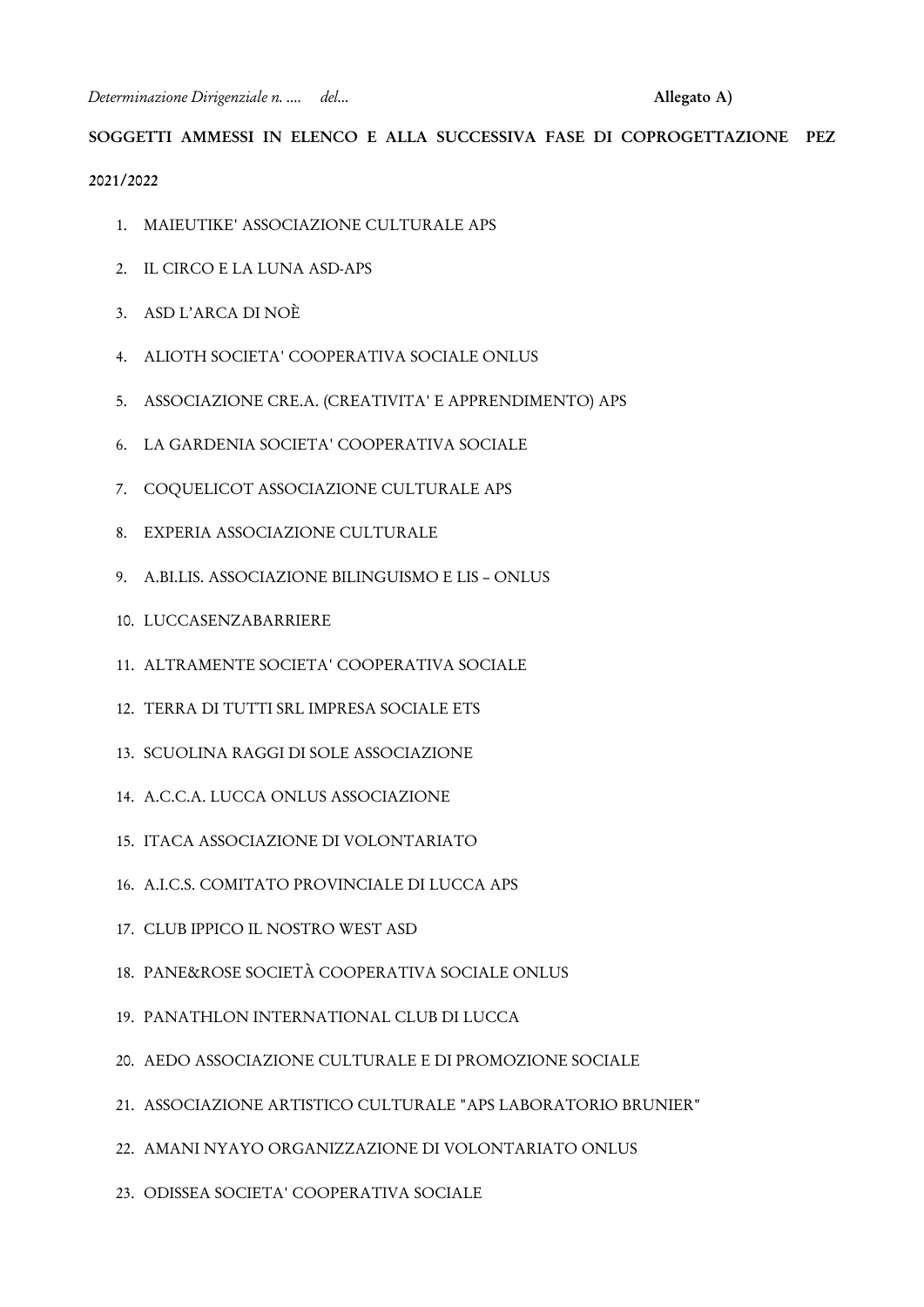- 24. L'IMPRONTA SOCIETA' COOPERATIVA SOCIALE IMPRESA SOCIALE ONLUS
- 25. C.T.C. DI.RE. COOPERATIVA SOCIALE O.N.L.U.S.(centro toscano di counselling dinamiche relazionali)
- 26. CONSORZIO SOECOFORMA IMPRESA SOCIALE SOCIETÀ COOPERATIVA SOCIALE
- 27. ARCI LUCCAVERSILIA APS
- 28. LA CERCHIA SOCIETA' COOPERATIVA SOCIALE ONLUS
- 29. E.D.O.C.R. ONLUS
- 30. ASSOCIAZIONE PER LA PACE ODV
- 31. AGENZIA FORMATIVA PER-CORSO SRL IMPRESA SOCIALE
- 32. COOPERATIVA SOCIALE LA LUCE
- 33. IFPRANA ASSOCIAZIONE CULTURALE DI PROMOZIONE SOCIALE
- 34. NANINA SOCIETÀ COOPERATIVA SOCIALE
- 35. ASSOCIAZIONE DI PROMOZIONE SOCIALE WOMAN TO BE
- 36. CASSIOPEA SOCIETA' COOPERATIVA SOCIALE ONLUS
- 37. LA CATTIVA COMPAGNIA APS
- 38. BI-DONE CENTRO RIUSO CREATIVO
- 39. ASSOCIAZIONE CULTURALE "G. SALVEMINI" LUCCA
- 40. GIARDINI DEL FUTURO
- 41. MESTIERI TOSCANA
- 42. AGESCI GRUPPO CAPANNORI1
- 43. LUCCA CREATIVE HUB
- 44. ALICE BENVENUTI ONLUS
- 45. ANFFAS ONLUS
- 46. CHEZ NOUS..LE CIRQUE (MUSEO DEL CIRCO)